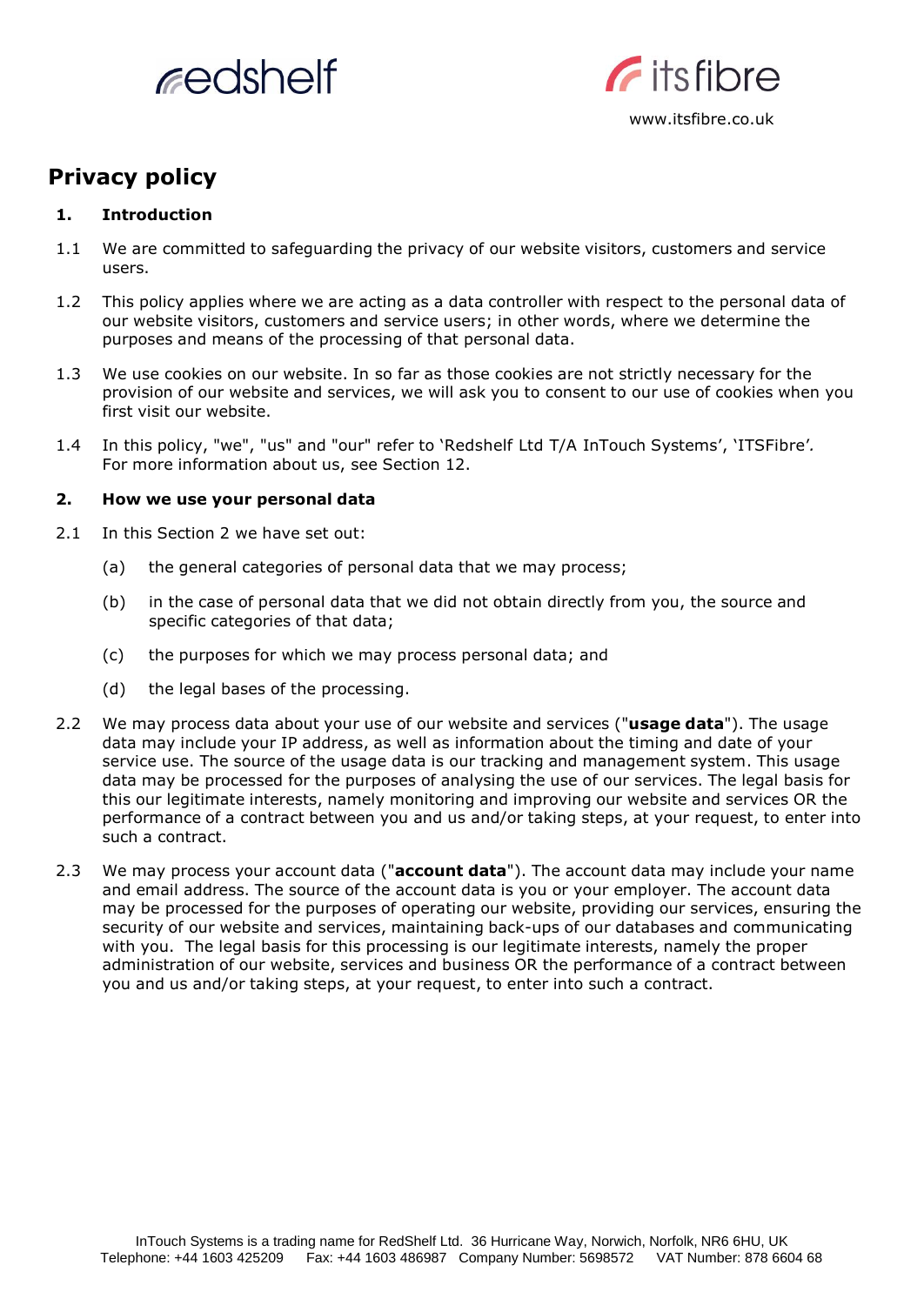



www.itsfibre.co.uk

- 2.4 We may process your information included in your customer record on our internal customer relationship database. ("**customer-record data**"). The customer record data may include your name, address, telephone number, email address, company details. The customer record data may be processed for the purposes of enabling and monitoring your use of our website and services. The legal basis for this processing is our legitimate interests, namely the proper administration of our website, services and business OR the performance of a contract between you and us, and/or taking steps, at your request, to enter into such a contract.
- 2.5 We may process your personal data that are provided in the course of the use of our services ("**service data**"). The service data may include ISP logging such as IP addresses dates and times of use, radius logs of broadband use, telephone calls details. The source of the service data is you or your employer. The service data may be processed for the purposes of operating our website, providing our services, ensuring the security of our website and services, maintaining back-ups of our databases and communicating with you in relation to service or support requests. The legal basis for this processing is our legitimate interests, namely the proper administration of our website, services and business OR the performance of a contract between you and us and/or taking steps, at your request, to enter into such a contract.
- 2.7 We may process information contained in any enquiry you submit to us regarding goods and/or services ("**enquiry data**"). The enquiry data may be processed for the purposes of offering and selling relevant goods and/or services to you at your request. The legal basis for this processing is the performance of a contract between you and us and/or taking steps, at your request, to enter into such a contract.
- 2.8 We may process information relating to our customer relationships, including customer contact information ("**customer relationship data**"). The customer relationship data may include your name, your employer, your job title or role, your contact details, and information contained in communications between us and you or your employer. The source of the customer relationship data is you or your employer. The customer relationship data may be processed for the purposes of managing our relationships with customers, communicating with customers, keeping records of those communications and managing our products and services to customers. The legal basis for this processing is our legitimate interests, namely the proper management of our customer relationships OR the performance of a contract between you and us and/or taking steps, at your request, to enter into such a contract.
- 2.9 We may process information relating to transactions, including purchases of goods and services, that you enter into with us and/or through our website ("**transaction data**"). The transaction data may include your contact details, your card details and the transaction details. The transaction data may be processed for the purpose of supplying the purchased goods and services and keeping proper records of those transactions. The legal basis for this processing is the performance of a contract between you and us and/or taking steps, at your request, to enter into such a contract and our legitimate interests, namely the proper administration of our website, services and business.
- 2.10 We may process information contained in or relating to any communication that you send to us ("**correspondence data**"). The correspondence data may include the communication content. .Our website will generate the data associated with communications made using the website contact forms. The correspondence data may be processed for the purposes of communicating with you and record-keeping. The legal basis for this processing is our legitimate interests, namely the proper administration of our website, services, business and communications with users.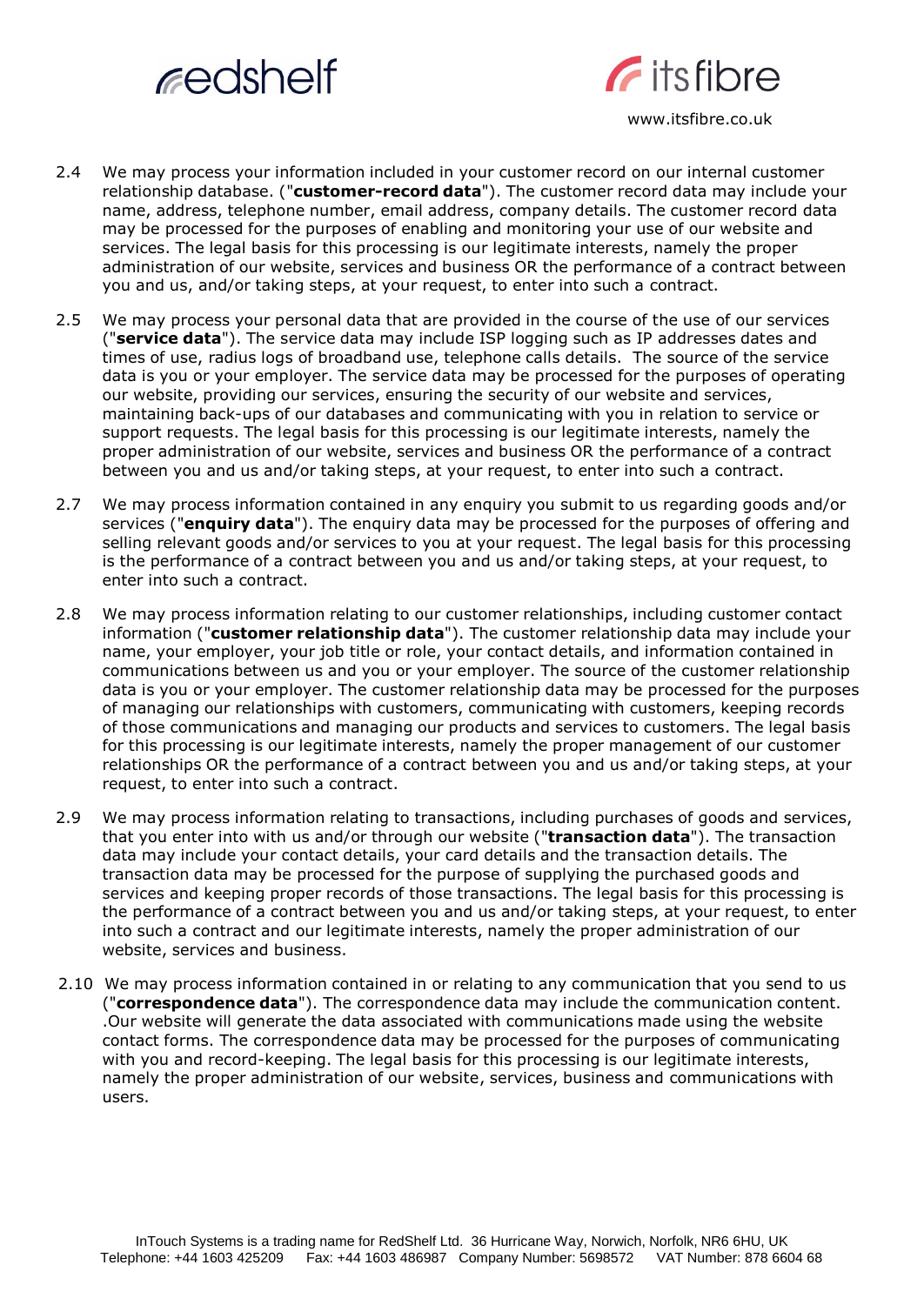



- 2.12 We may process any of your personal data identified in this policy where necessary for the establishment, exercise or defence of legal claims, whether in court proceedings or in an administrative or out-of-court procedure. The legal basis for this processing is our legitimate interests, namely the protection and assertion of our legal rights, your legal rights and the legal rights of others.
- 2.13 We may process any of your personal data identified in this policy where necessary for the purposes of obtaining or maintaining insurance coverage, managing risks, or obtaining professional advice. The legal basis for this processing is our legitimate interests, namely the proper protection of our business against risks.
- 2.14 In addition to the specific purposes for which we may process your personal data set out in this Section 2, we may also process any of your personal data where such processing is necessary for compliance with a legal obligation to which we are subject, or in order to protect your vital interests or the vital interests of another natural person.
- 2.15 Please do not supply any other person's personal data to us, unless we prompt you to do so.

## **3. Providing your personal data to others**

- 3.1 We may disclose your personal data to any member of our group of companies (this means our subsidiaries, our ultimate holding company and all its subsidiaries) insofar as reasonably necessary for the purposes, and on the legal bases, set out in this policy. Information about our group of companies can be found at: <https://www.intouchsystems.co.uk/gdpr-suppliers>
- 3.2 We may disclose your personal data to our insurers and/or professional advisers in so far as reasonably necessary for the purposes of obtaining or maintaining insurance coverage, managing risks, obtaining professional advice, or the establishment, exercise or defence of legal claims, whether in court proceedings or in an administrative or out-of-court procedure.
- 3.3 We may disclose your "customer-record", "enquiry" and "service" data to our suppliers identified at: *https:[//www.intouchsystems.co.uk/gdpr-suppliers](http://www.intouchsystems.co.uk/gdpr-suppliers)* in so far as reasonably necessary for the performance of a contract between you and us and/or taking steps, at your request, to enter into such a contract.
- 3.4 Financial transactions relating to our website, products and services may be handled by our payment services providers, *SAGEPAY & ELAVON.* We will share transaction data with our payment services providers only to the extent necessary for the purposes of processing your payments, refunding such payments and dealing with complaints and queries relating to such payments and refunds. You can find information about the payment services providers' privacy policies and practices at *<https://www.sagepay.co.uk/policies> and <https://www.elavon.co.uk/index.html>*
- 3.5 In addition to the specific disclosures of personal data set out in this Section 3, we may disclose your personal data where such disclosure is necessary for compliance with a legal obligation to which we are subject, or in order to protect your vital interests or the vital interests of another natural person.[ We may also disclose your personal data where such disclosure is necessary for the establishment, exercise or defence of legal claims, whether in court proceedings or in an administrative or out-of-court procedure.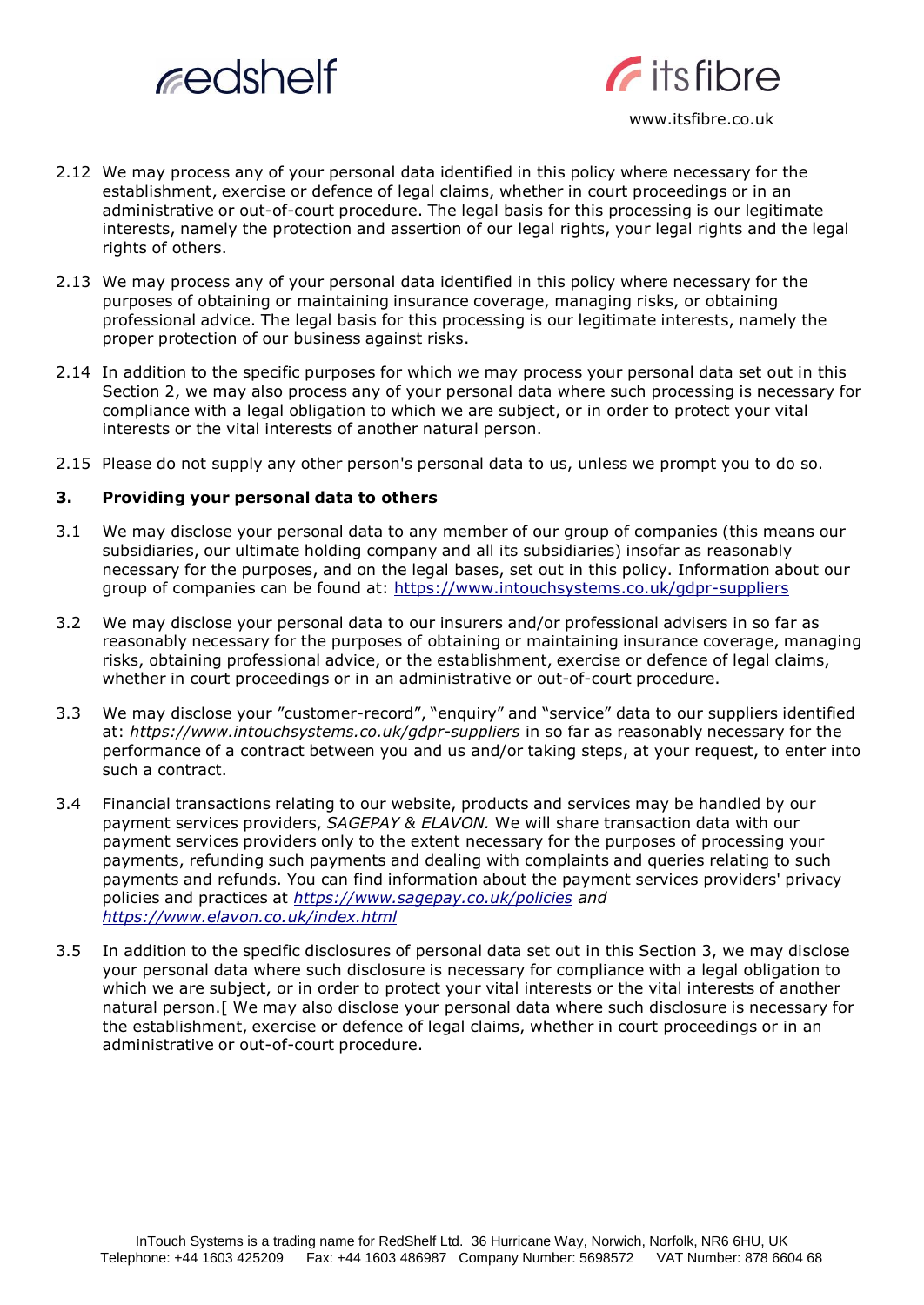



## www.itsfibre.co.uk

#### **4. International transfers of your personal data**

- 4.1 In this Section 4, we provide information about the circumstances in which your personal data may be transferred to countries outside the European Economic Area (EEA).
- 4.2 Supplier *DELL are located globally refer to: [http://i.dell.com/sites/doccontent/legal/terms](http://i.dell.com/sites/doccontent/legal/terms-conditions/en/Documents/Dell-Technologies-List-for-Privacy-Statement-May-2018.pdf)[conditions/en/Documents/Dell-Technologies-List-for-Privacy-Statement-May-2018.pdf](http://i.dell.com/sites/doccontent/legal/terms-conditions/en/Documents/Dell-Technologies-List-for-Privacy-Statement-May-2018.pdf) for details and their privacy statement: <http://www.dell.com/learn/uk/en/ukcorp1/policies-privacy>*

Supplier AVG are situated globally, refer to: <https://www.avg.com/en-gb/contacts> for details*, refer to their privacy policy: <https://www.avg.com/en-gb/privacy>*

4.3 You acknowledge that personal data that you submit through our website may be available, via the internet, around the world. We cannot prevent the use (or misuse) of such personal data by others.

#### **5. Retaining and deleting personal data**

- 5.1 This Section 5 sets out our data retention policies and procedure, which are designed to help ensure that we comply with our legal obligations in relation to the retention and deletion of personal data.
- 5.2 Personal data that we process for any purpose or purposes shall not be kept for longer than is necessary for that purpose or those purposes.
- 5.3 We will retain your personal data as follows:
	- (a) *"Usage" data* will be retained for a minimum period of *6 months* following *start date of contract and/or customer relationship, and/or provision of services* and for a maximum period of *6 months* following *end of contract and/or customer relationship*.
	- *(b) "Account", "Customer-record", "Service", "Enquiry", "Customer-relationship" and "Correspondence" data* will be retained for a minimum period of *12 months* following *start date of contract and/or customer relationship, and/or provision of services*, and for a maximum period of *12 months* following *end of contract and/or customer relationship*.
- 5.4 In some cases it is not possible for us to specify in advance the periods for which your personal data will be retained. In such cases, we will determine the period of retention based on the following criteria:
	- (a) the period of retention of *"Transaction" and Accounting related data* will be determined based on *current legal requirements, such as six years after end of tax year of processing, or other published guidelines which may be for a longer period.*
- 5.5 Notwithstanding the other provisions of this Section 5, we may retain your personal data where such retention is necessary for compliance with a legal obligation to which we are subject, or in order to protect your vital interests or the vital interests of another natural person.

## **6. Amendments**

- 6.1 We may update this policy from time to time by publishing a new version on our website.
- 6.2 You should check this page occasionally to ensure you are happy with any changes to this policy.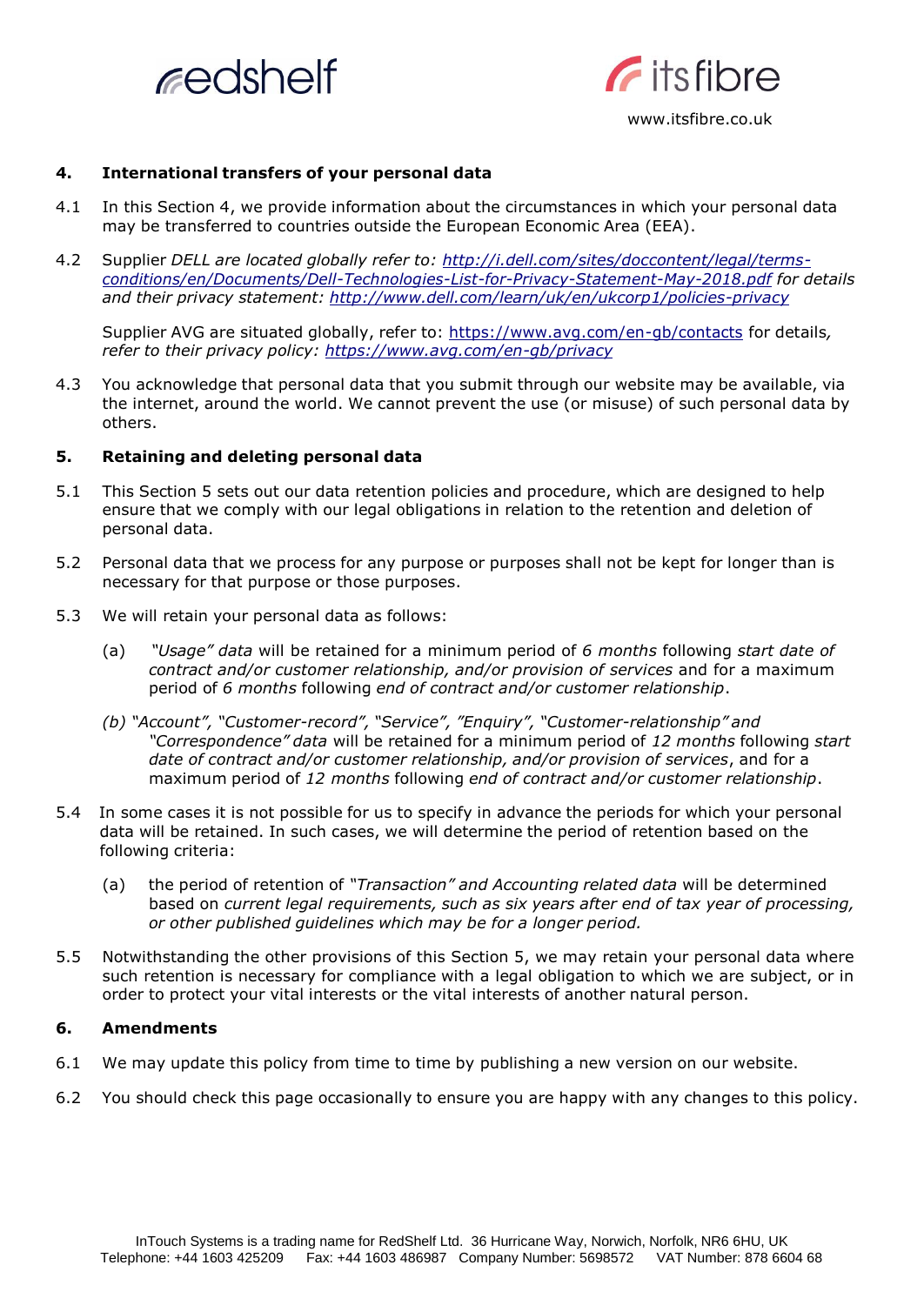



## **7. Your rights**

- 7.1 In this Section 7, we have summarised the rights that you have under data protection law. Some of the rights are complex, and not all of the details have been included in our summaries. Accordingly, you should read the relevant laws and guidance from the regulatory authorities for a full explanation of these rights.
- 7.2 Your principal rights under data protection law are:
	- (a) the right to access;
	- (b) the right to rectification;
	- (c) the right to erasure;
	- (d) the right to restrict processing;
	- (e) the right to object to processing;
	- (f) the right to data portability;
	- (g) the right to complain to a supervisory authority; and
	- (h) the right to withdraw consent.
- 7.3 You have the right to confirmation as to whether or not we process your personal data and, where we do, access to the personal data, together with certain additional information. That additional information includes details of the purposes of the processing, the categories of personal data concerned and the recipients of the personal data. Providing the rights and freedoms of others are not affected, we will supply to you a copy of your personal data. The first copy will be provided free of charge, but additional copies may be subject to a reasonable fee.
- 7.4 You have the right to have any inaccurate personal data about you rectified and, taking into account the purposes of the processing, to have any incomplete personal data about you completed.
- 7.5 In some circumstances you have the right to the erasure of your personal data without undue delay. Those circumstances include: the personal data are no longer necessary in relation to the purposes for which they were collected or otherwise processed; you withdraw consent to consent-based processing; you object to the processing under certain rules of applicable data protection law; the processing is for direct marketing purposes; and the personal data have been unlawfully processed. However, there are exclusions of the right to erasure. The general exclusions include where processing is necessary: for exercising the right of freedom of expression and information; for compliance with a legal obligation; or for the establishment, exercise or defence of legal claims.
- 7.6 In some circumstances you have the right to restrict the processing of your personal data. Those circumstances are: you contest the accuracy of the personal data; processing is unlawful but you oppose erasure; we no longer need the personal data for the purposes of our processing, but you require personal data for the establishment, exercise or defence of legal claims; and you have objected to processing, pending the verification of that objection. Where processing has been restricted on this basis, we may continue to store your personal data. However, we will only otherwise process it: with your consent; for the establishment, exercise or defence of legal claims; for the protection of the rights of another natural or legal person; or for reasons of important public interest.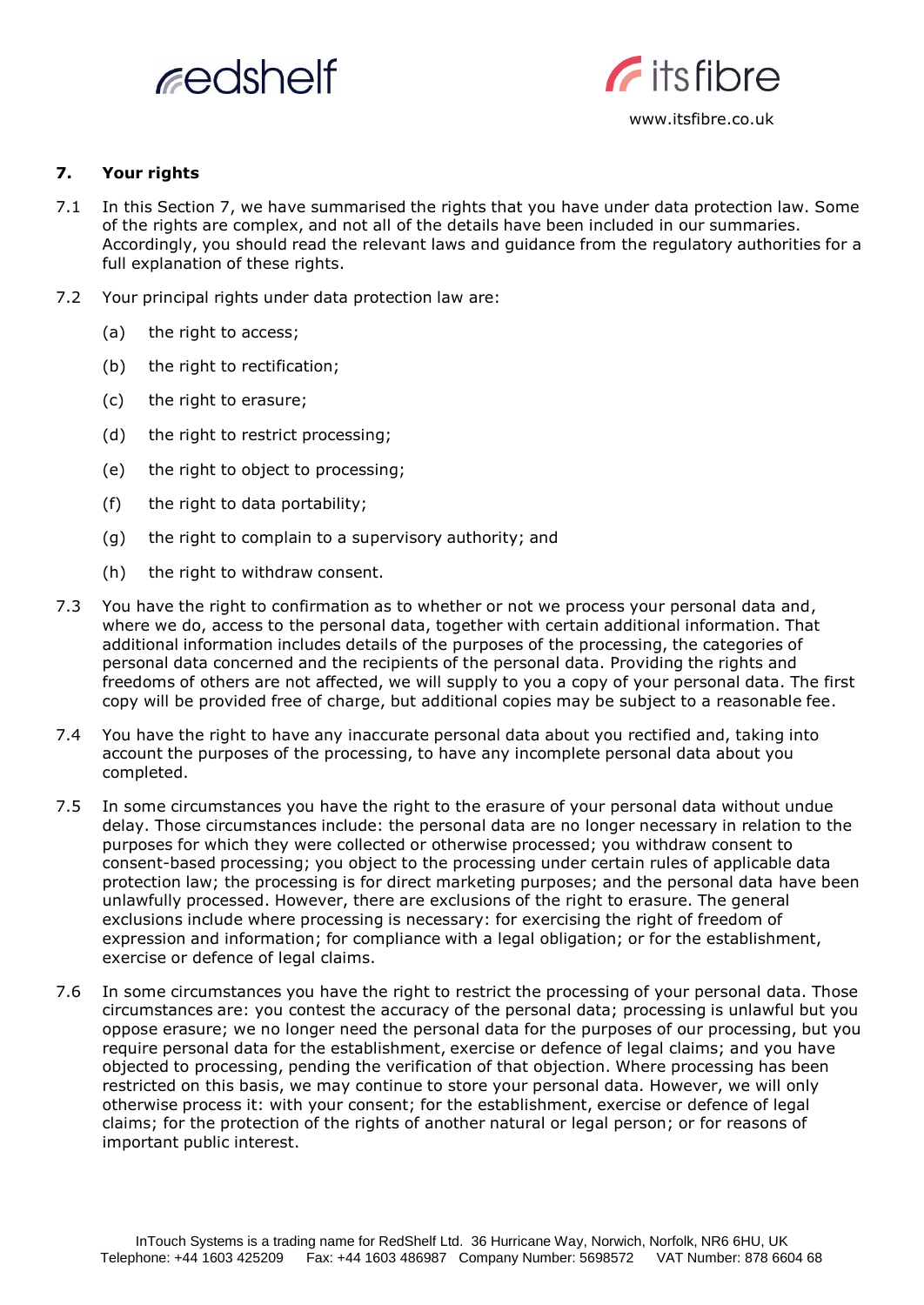



- 7.7 You have the right to object to our processing of your personal data on grounds relating to your particular situation, but only to the extent that the legal basis for the processing is that the processing is necessary for: the performance of a task carried out in the public interest or in the exercise of any official authority vested in us; or the purposes of the legitimate interests pursued by us or by a third party. If you make such an objection, we will cease to process the personal information unless we can demonstrate compelling legitimate grounds for the processing which override your interests, rights and freedoms, or the processing is for the establishment, exercise or defence of legal claims.
- 7.8 To the extent that the legal basis for our processing of your personal data is:
	- (a) consent; or
	- (b) that the processing is necessary for the performance of a contract to which you are party or in order to take steps at your request prior to entering into a contract,

and such processing is carried out by automated means, you have the right to receive your personal data from us in a structured, commonly used and machine-readable format. However, this right does not apply where it would adversely affect the rights and freedoms of others.

- 7.9 If you consider that our processing of your personal information infringes data protection laws, you have a legal right to lodge a complaint with a supervisory authority responsible for data protection. You may do so in the EU member state of your habitual residence, your place of work or the place of the alleged infringement.
- 7.10 To the extent that the legal basis for our processing of your personal information is consent, you have the right to withdraw that consent at any time. Withdrawal will not affect the lawfulness of processing before the withdrawal.
- 7.11 You may exercise any of your rights in relation to your personal data by written notice to us, or emailing us at: [gdpr@intouchsystems.co.uk](mailto:gdpr@intouchsystems.co.uk) in addition to the other methods specified in this Section 7.

## **8. About cookies**

- 8.1 A cookie is a file containing an identifier (a string of letters and numbers) that is sent by a web server to a web browser and is stored by the browser. The identifier is then sent back to the server each time the browser requests a page from the server.
- 8.2 Cookies may be either "persistent" cookies or "session" cookies: a persistent cookie will be stored by a web browser and will remain valid until its set expiry date, unless deleted by the user before the expiry date; a session cookie, on the other hand, will expire at the end of the user session, when the web browser is closed.
- 8.3 Cookies do not typically contain any information that personally identifies a user, but personal information that we store about you may be linked to the information stored in and obtained from cookies.